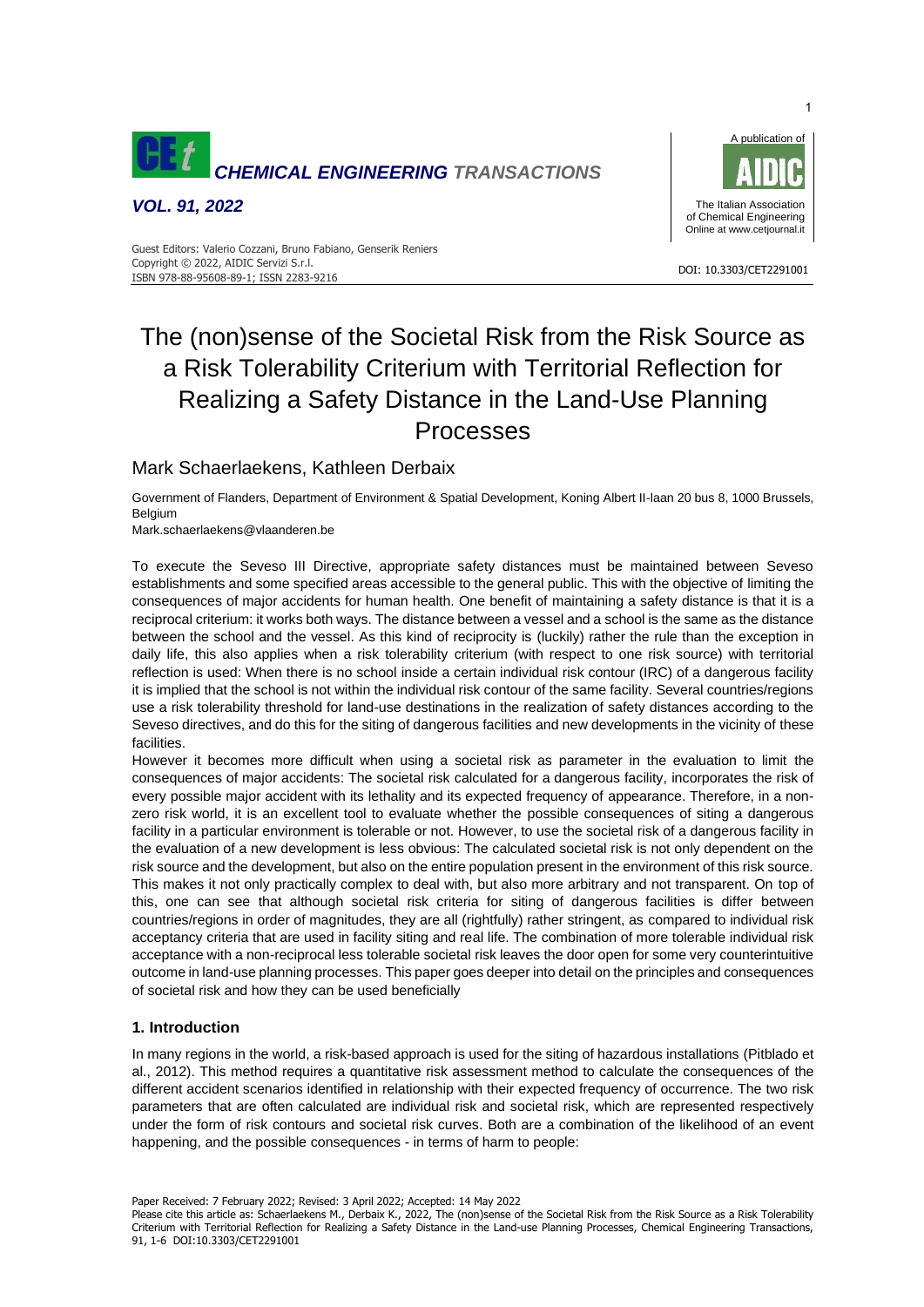**Individual Risk:** The risk to a person in the vicinity of a hazard. This includes the nature of the injury to the individual, the likelihood of the injury occurring, and the time period over which the injury might occur. **Societal Risk:** The relationship between expected frequency and the number of people suffering from a specified level of harm in a given population from the realization of specified hazards. Practically, the societal risk can be summarized in a FN curve as depicted in Figure 1. Upper case F is used to denote the sum of the frequencies of all the individual events that could lead to N or more fatalities. Often, a limit curve with tolerable occurrence probabilities for the number of fatalities is set as a criterium. When the total risk of a hazardous installation crosses a certain limit, the risk is considered to outweigh the social and economic benefit of the installation, and the proposed location is considered unfit.

#### **1.1 The siting of hazardous installations**

For the siting of a hazardous installations, criteria can be applied for the maximum level on individual risk that can be tolerated originating from this installation. Some general principles (Macciotta and Lefsrud, 2018) apply when setting a level on the acceptable or tolerable individual risk, also from a hazardous installation: Avoidable risk should be minimized, the incremental risk associated with the hazardous installation should not be significant when compared to the risk associated with everyday life, tolerable risks are higher for natural hazards than for those engineered or controlled, and some populations tolerate higher risks than others. In most regions in Europe or the world, for the siting of hazardous installations, the individual lethal risk for a person present in the effect zone of the hazardous installations is allowed to be a non-zero risk. Either implicitly or explicitly, there is a residual risk tolerated for a person to die as a consequence of an accident in a hazardous installation. With respect to the societal risk, although the criteria in itself are very different in different regions, the principle behind is very much alike: Events with the potential to cause a large number of fatalities should have low

# occurrence probabilities. This accounts for society's lower risk tolerance of large numbers of fatalities.

# **1.2 Safety around existing installations**

#### Based on individual risk considerations:

Of course, it is also necessary for land-use planning (LUP) or other relevant policy to have criteria to ensure appropriate levels of safety around existing hazardous establishments. In modern society, a limit is put on the risk a person can or has to undergo, even if the risk is taken voluntary. It is generally accepted that the tolerable individual risk criteria for individuals to live/work/go to school around an existing installation is on the same level as the individual risk criterium that is decisive for the siting of a new hazardous installation. This tolerable risk level is generally several orders of magnitude lower than the risk level that most individuals choose to take for themselves for example by going hiking in the mountains or driving a car (or even participating in the Paris Dakar Rally). One could argue that all developments around existing establishments are involuntary as there is only limited land available, and one is not truly free to simply develop elsewhere. When only dealing with the risks from hazardous installations, it might seam totally logical that the individual risk criteria for the siting of establishments, and for the siting of individuals around these establishments are the same. This is also implied in the Seveso-directive when it imposes the necessity to ensure appropriate distances between hazardous establishments and defined populations. But the principle in itself should be questionable. Does the origin of the risk matter when considering whether a place is safe for living? Wouldn't it be logical to rather use the same risk criteria for living under the risk of an avalanche, flood, hurricane, forest fire, plane crash, hazardous installation and so on?

#### Based on societal risk considerations:

In contrast to individual risk criteria, it is inappropriate to apply societal risk criteria from one industry in another (Sponge et al., 2015), since the societal benefits are likely to be different. This was illustrated when the Dutch authorities attempted to apply their FN criteria for industrial installations to the off-site risks from Schiphol airport, and found that it greatly exceeded the criteria. This simply showed that the criteria were inapplicable, not that the airport was unacceptable. On the other hand, the societal benefits from the developments around airports and hazardous installations can be very comparable. This illustrates that LUP around existing hazardous establishments and ensuring appropriate levels of societal safety is far from evident. On the one hand society must enable to put available land to the most efficient and productive use for housing, economic development, public services and leisure in a sustainable manner, on the other hand, the external safety risk that the society takes as a whole should be reasonably balanced. During the assessment of an new hazardous installation, the total incremental risk associated with this installation, summarized in its societal risk is weighted versus its social and economic benefit (implied). Just a like, it would make sense to judge the incremental risk associated with an individual planning application versus the social economical benefits (implied or explicit) of this individual planning aspect. However, in doing so, for proposed developments near major hazards, weighing the decision on a case-by-case judgement of the incremental risk, the judgement is blind to the cumulative effects of separate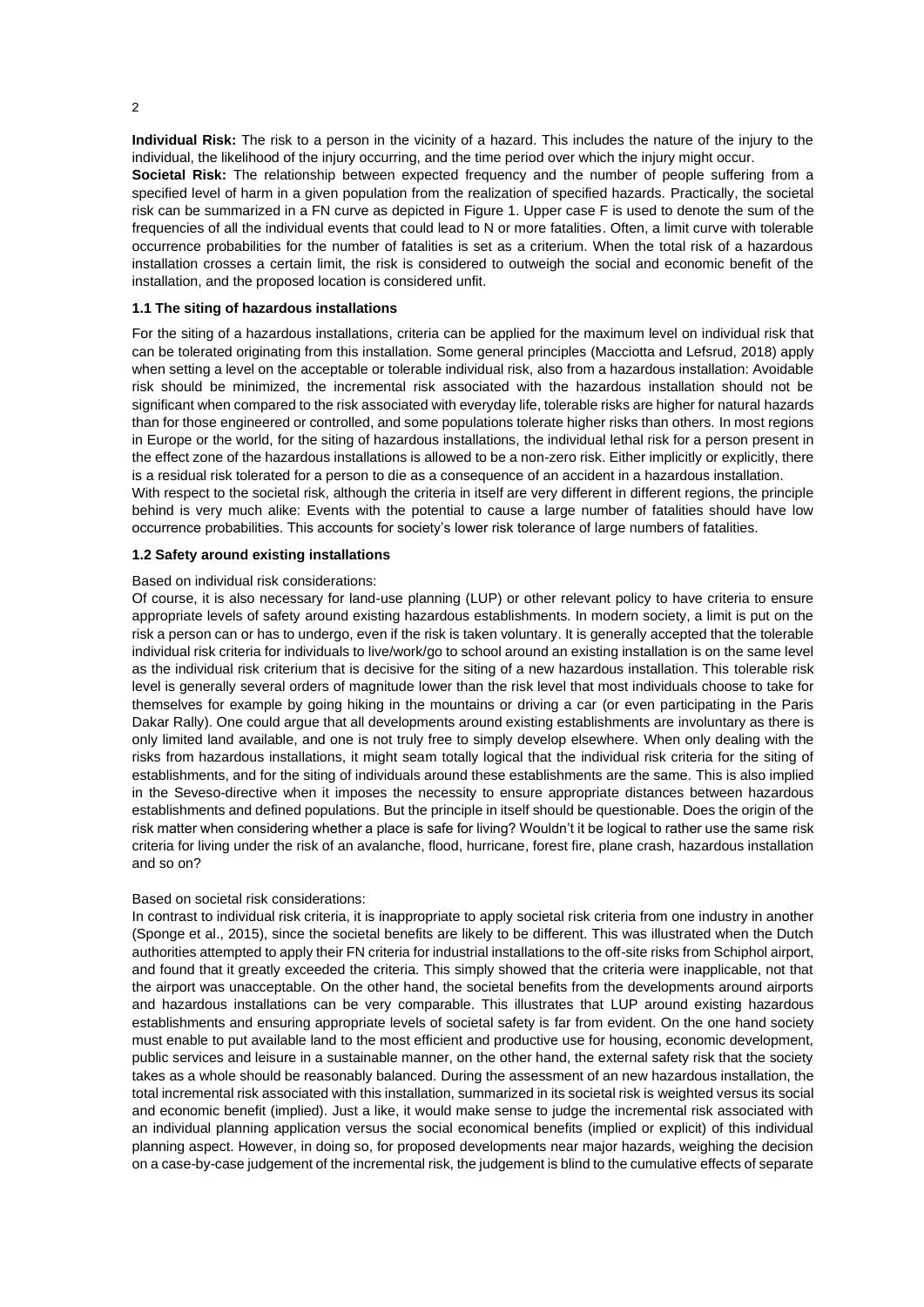developments over time. This could lead to the possibility that an initially or currently well-located hazardous site (or chemical industrial park) may reach a societal risk that is well above the tolerable risk level. It is worthwhile to note that paying attention to the incremental risk associated with individual planning this is not only a theoretical exercise to close a hypothetical inconsistency in risk policies. This important lesson can be learned from the historical overview of Land Use Planning in Toulouse after the 21<sup>st</sup> September 2001 disaster at the AZF plant (Dechy et al., 2005). From 1675 until World War I the plant moved in total 4 times away from the developing city center, after WWI, the urban area has settled closer and closer when the chemical plants stopped to move away from the center. This conflicting situation was perceived and discussed, but nevertheless it proved difficult to solve this situation when the Toulouse population was multiplied by five, and by ten in the Toulouse urban area, after WWI. While the Toulouse community probably didn't have any quantified risk analysis in 1675, they performed several fruitful risk-based decisions in the siting of the hazardous installations away from the city center. On the other hand they struggled from this date until very recently in maintaining an acceptable risk due to the cumulative effects of separate developments with incremental risks over time. How to deal with this logically is not a simple task.

# **2. Principles form the practice on how to deal with incremental risk**

Once familiar with the concept of societal risk for the siting of hazardous facilities it becomes logical to take the societal risk into account for development proposals that involve a significant intensification of population in the vicinity of a hazardous facility, even if individual risk criteria are met: In response from 94 respondents to a Consultative Document (CD212), it was found that [cited from HSE, 2009]

*"A large majority of respondents were in favor of taking account of societal risk in both the assessment and provision of onsite control measures and the decision-making process for land development around sites. Furthermore, for land use planning purposes, most respondents agreed that societal risk should be considered when drawing up local development plans as well as when considering individual planning applications."*

# <span id="page-2-0"></span>**2.1 Land-use planning requirement in the licensing of hazardous facilities**

An example of the principally most correct approach for the siting of hazardous facilities is in use in Hong Kong, as described in the Hong Kong planning standards and guidelines (2018): In the processing application for a new Potential Hazardous Installation (PHI), a hazard assessment (HA) is required together with a Planning Study (PS). A PS examines the present and future land use and development proposals in the neighborhood of each hazardous installation and advises on the necessary planning considerations and development control within the vicinity of the hazardous installation. In the course of preparing the HA and PS, all present and future land uses and development options should be considered. Recommendations should be made on how to ensure that the existing and future developments can be protected from being exposed to unacceptable risk caused by the hazardous installation. These recommendations will be included in an Action Plan, that includes statutory re-zoning to reduce development potential with regard to population in buildings or otherwise, re-planning of open space; preventive alterations to existing public housing buildings, re-planning of estate open space, or construction of protective bunds. In this process, criteria on societal and individual risk are considered.

One can immediately see how this principally handles the challenge mentioned above: the siting of the hazardous installation, its impact on the present and future land use are weighed against the associated risk of present and future. When such a policy can be implemented successfully, it could ensure the health of those living near hazardous installations and minimize the societal impact of all hazardous installations while enabling the land to be put to the most efficient use within the strategic needs. It is also worth mentioning that this approach allows Hong Kong to maintain very similar the societal risk criteria whether the risks originates from landslides or hazardous installations.

## <span id="page-2-1"></span>**2.2 The Bucket of Risk**

According to HSE (2009), this is an approach to risk management where the outcome is simply related to a threshold value: the outcome of any risk assessment is then either that the risk is below the threshold, i.e. 'there is not too much risk' (the 'bucket' is not yet full), or else the risk is above the threshold, so 'there is too much risk' (the 'bucket' is now full).

The societal risk criterium for one establishment can be seen as the size of the bucket, and the societal risk of the installation as the liquid level in the bucket. For proposed developments near major hazards, weighing the decision on a case-by-case judgement of only the individual risk criteria, the judgement is blind to the cumulative effects of separate developments over time, and to its contribution to the total societal risk, until the risk is above the threshold. There are many practical limitations for such an approach:

First of all, it is easy to note how much empty space there still is in a bucket, while it is very difficult for all stakeholders to see how the societal risk of a hazardous installation limits the future land use and developments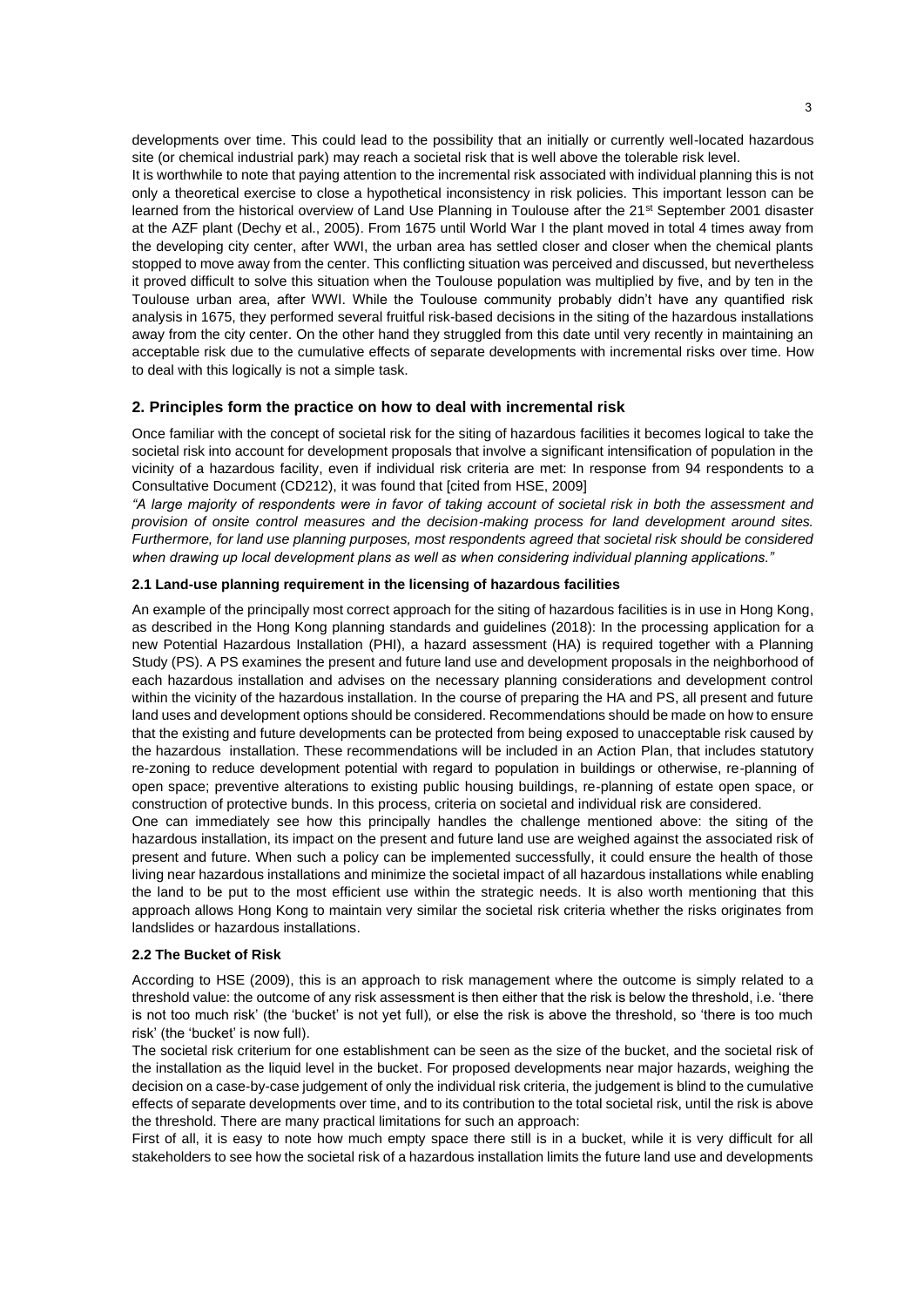in its surroundings. On top of this, a first-come-first served approach within such a framework might lead to a 'goldrush', perhaps promoting more rapid or less desirable development.

Apart from these practical challenges, there is also a conflicting logic in this approach: For the siting of a hazardous installation, the social economical benefit can outweigh the incremental risk associated with this hazardous installation: for the siting of an individual planning application in the surrounding, its social economical benefit can never outweigh its associated incremental risk, when this risk tips the societal risk of the hazardous installation over the criterium.

When such a policy can be implemented successfully, it could ensure the health of those living near hazardous installations and minimize the societal impact of all hazardous installations. Compared with approach used in Hong Kong, it fails to enable the land be put to the most efficient use within the strategic needs. Therefore extra planning processes would be required to achieve the same goal.

#### **2.3 The Justification of incremental risk**

In general, societies are prepared to accept risks from technological activities because of the benefits that they bring. In evaluating the acceptability of societal risk from an activity, its overall benefit to society should also be taken into account. By accepting that societal concerns, including concern about catastrophe risks, are better addressed through qualitative decision making rather than embedment trough strict criteria it can be accepted that the local societal risk can outgrow societal risk criterium for the siting of new hazardous establishments. The UK, the State of New South Wales in Australia and the Netherlands are all considering the societal risk for developments in the vicinity of potentially hazardous facilities (HIPAP nr 4, 2011, Saw et al., 2010). More than a decade ago, projects were initiated to tackle the contribution of incremental risk to the societal risks of hazardous installations. Both the Netherlands and the UK came with a visualization tool to put the societal risk around hazardous installations on a map. These maps show the risks from the perspective of those who are exposed to the risk, as well as the extent of the risks at the areas concerned, and can thus, give an indication whether an increase in population from a future development will further exacerbate the societal risk level or take it above a certain guide value. The maps do provide urban planners insight on which population is contributing to the societal risk, which area's do already have a SR problem, what is the extend of the problem and which area's are "safer" or "less affected" and provide possibilities for urban development or extension of industrial activities. It is stated explicitly that these maps give not rise to new criteria, they deliver also very limited insight in the evaluation of the societal risk of a hazardous installation with respect to developments in its vicinity. For the evaluation of the incremental risk, not the total local societal risk is considered the best evaluation parameter, but rather the case societal risk. In New South Wales, for all developments, and in the Netherlands for developments outside existing spatial planning have to be justified against its contribution to the societal risk. In the UK, for proposed developments near major hazards, HSE provides its advice case-by-case on the basis of individual risk (which in combination with sensitivity levels attends to 'case societal risk'). The blindness towards the cumulative effects of separate developments over time is considered and the deviation from a 'bucket of risk' approach is intentional.

The individual and incremental risk of new developments near existing hazardous installations is taken into account for projects in the vicinity of these installations. Flexibility remains to enable the land be put to the most efficient use within the strategic needs, but the social risk of a single establishment can exceed the societal risk criterium that is used in the siting of new establishments.

# **2.4 No explicit evaluation of a societal risk: alternatives can be manifold, like working with safety distances, and/or vulnerability classes**

When no explicit calculation of the societal risk is required or done, it also possible that an approach is used that with sensitivity levels of affected populations also reflecting the number of peoples subject to an amount of risk. This is for example the case in the Italian evaluation system (Camuncoli et al. (2012)) : scenario frequencies are mapped to four probability classes and combined with the four zones in a matrix to determine acceptable land use for each zone. As the Italian land classifications take into account population density (e.g. allowing small and large hospitals, and high and low density housing to be distinguished), societal risk considerations are implicit in the system. In most cases, these kind of criteria are used reciprocal: the risk criteria with or without societal risk considerations for the siting of establishments, and for the siting of individuals around these establishments are the same. The local societal risk, and the accumulation of the societal risk are in this approach not explicitly considered, and will not be handled without complementary policy.

## **2.5 The total societal risk that results from the hazardous industry**

Mark that although approach [2.1](#page-2-0) and [2.2](#page-2-1) both put a limit to the societal risk of a single establishment, they do not limit the total societal risk coming from hazardous installations. As there is no limit to the number of hazardous installations, the total societal risk is also in these two approaches not limited, but weighed against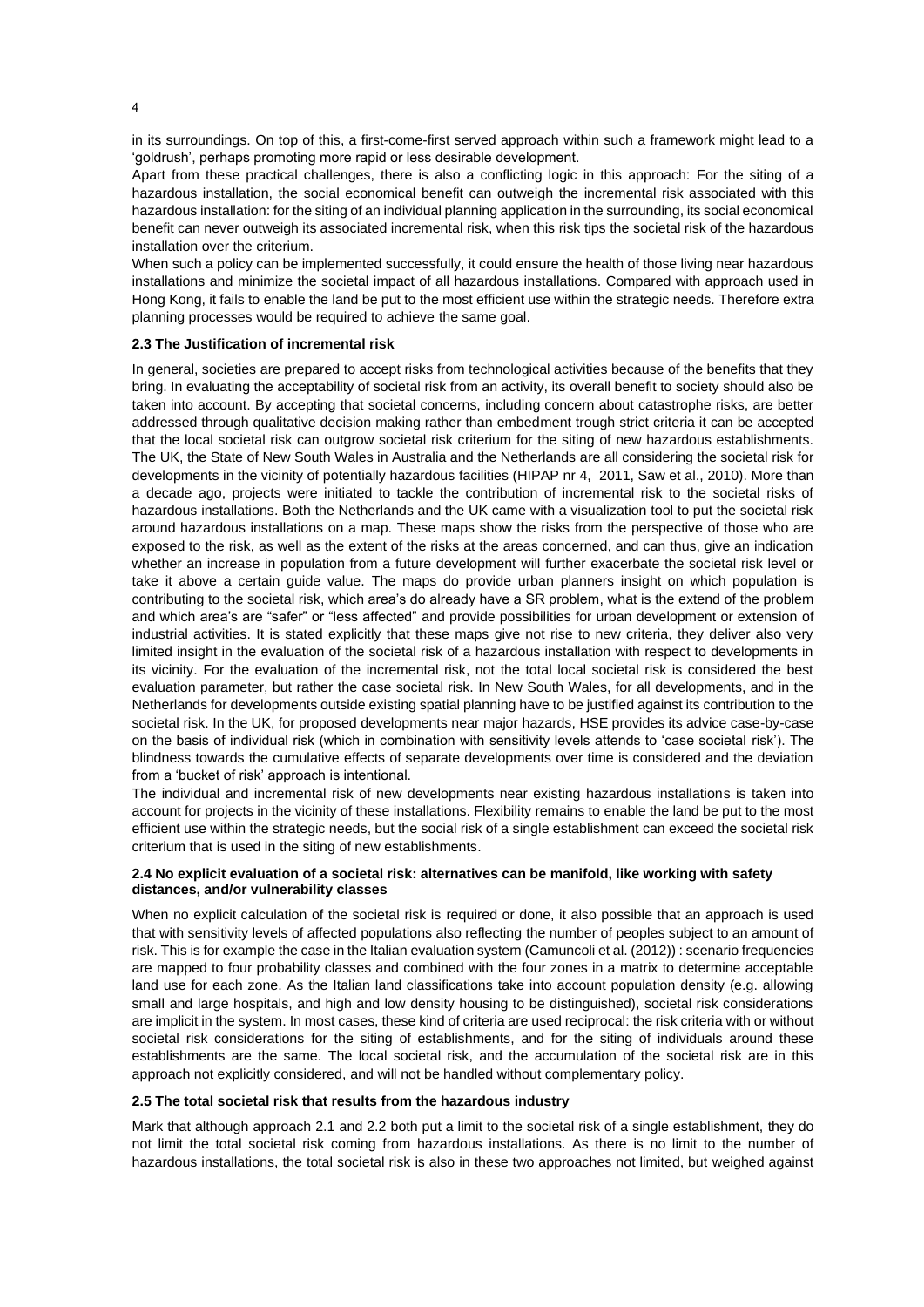the implicit social economical value of the complete hazardous industry. Nevertheless, it can be easily accepted that in practice, the societal risk increase associated with an increase in numbers of hazardous establishments will not tend to increase to same extend as the societal risk increase associated with the possible population pressure around existing establishments.

# **3. The situation in Flanders**

Flanders (a region in Belgium) requires an External Safety Report (ESR) with a quantification of risk. Risks are evaluated against two criteria: location specific risk and societal risk. Since 2006, there are no distinguished criteria for new and existing establishments and there is also no ALARP (As Low As Reasonably Practicably) principle in use. The criterium for the societal risk is represented in *[Figure 1](#page-4-0)*, no excursion of the societal risk calculated above the red line is tolerated. Criteria for individual risk are: Maximum location specific risk on plants boundary line is 10<sup>-5</sup> per year, at residential areas (isolated buildings are not counted) is 10<sup>-6</sup> per year, and at vulnerable areas (schools, hospitals and elderly houses) is 10<sup>-7</sup> per year. In practise the criteria are used as limit values. If establishments fail to comply with the criteria, a clear description of technical and organizational measures linked to the most important accident scenarios is required. In addition, additional safety measures will be required, their environmental permit may not be issued, or the government may prohibit operation of (parts of) the establishment. One special measure in Flanders is a so called safety information plan. This plan is a formal agreement between the major hazard establishment and other establishments in the surrounding area where they commit to exchange information about risks arising from dangerous substances. When assessing societal risk, employees and contractors at the major hazard establishment and other establishments covered by the safety information plan are not considered. People present in neighbouring establishments (not included in the safety information plan), residents, persons in traffic are taken into account (including fractional occupation). Risk calculations shall be updated every 5 years or at any important change.



<span id="page-4-0"></span>*Figure 1: An example of a societal risk curve (blue), and the criterium used in Flanders (red)*

Although not explicitly specified, the Flemish administration has always assumed a 'bucket of risk' approach with regard to the societal risk of the hazardous installations. As long as the risk of the existing installations was not reaching the risk threshold, incremental increase of risk upon densification of population around existing installations proofed difficult to stop. The absence of an ALARP region did not contribute to create awareness towards the stakeholders that the risk threshold became within reach.

Recently it became apparent that the presence of a hazardous installation limits the land use planning and individual planning applications. Any development can be the straw that brakes the camels back, or the last drop that makes the cup run over. The conflict of interest between individual planning applications and the perception that the societal risk criterium of an establishment is an arbitrary parameter to judge the incremental risk of the individual projects is too strong. Individual planning applications with a much higher incremental risk that came first can be allowed, while very similar projects with much lower incremental risk with a later application date are not tolerated anymore. At this point, it becomes very difficult to understand that the individual risk tolerable for the population subjected to the risk can be a several factors higher than the actual risk for population associated of the development that tips the societal risk of the hazardous installation over the